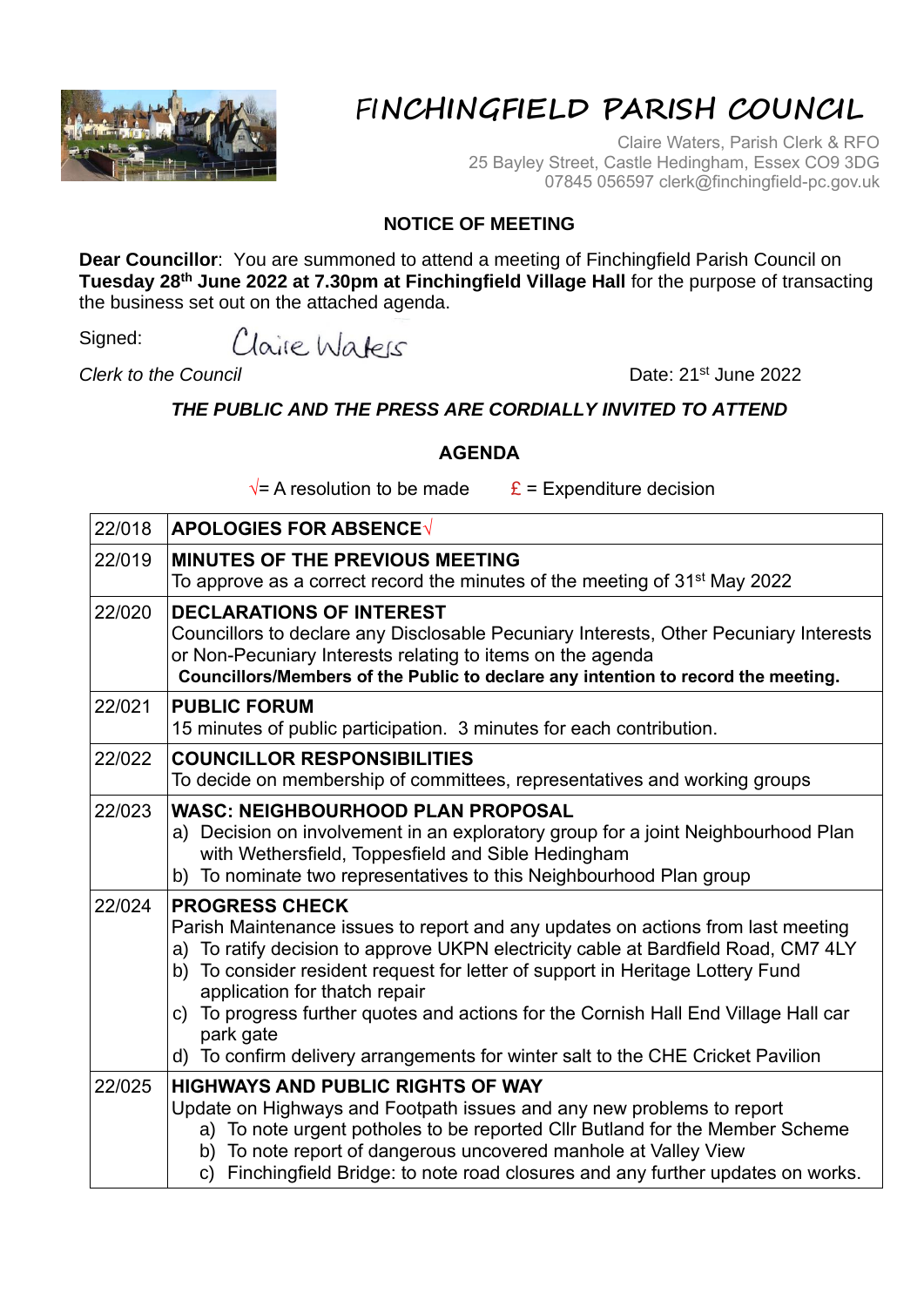| 22/026 | <b>HIGHWAYS: PARKING &amp; VEHICLE NOISE WORKING PARTY</b>                                                                                        |  |  |  |  |  |
|--------|---------------------------------------------------------------------------------------------------------------------------------------------------|--|--|--|--|--|
|        | a) To approve Terms of Reference for the Parking & Vehicle Noise working party.                                                                   |  |  |  |  |  |
|        | b) To approve letter to James Cleverly MP for inclusion in noise camera trial                                                                     |  |  |  |  |  |
|        | c) To confirm next actions needed for traffic calming at Cornish Hall End                                                                         |  |  |  |  |  |
|        | d) Yellow Lines applications: 1. Duck End to Spains Hall junction and Causeway                                                                    |  |  |  |  |  |
|        | and 2. Post Office corner - To approve a letter to residents requesting their<br>support for the applications                                     |  |  |  |  |  |
|        | e) Cycle Parking Corrals: To consider options and siting of cycle parking for                                                                     |  |  |  |  |  |
|        | funding application.                                                                                                                              |  |  |  |  |  |
|        | Electric Vehicle Charging points: initial consideration of parking spaces<br>$f$ )                                                                |  |  |  |  |  |
|        | opposite the Post Office for electric vehicle charging                                                                                            |  |  |  |  |  |
| 22/027 | <b>DISTRICT &amp; COUNTY COUNCILLORS REPORTS</b>                                                                                                  |  |  |  |  |  |
| 22/028 | PLANNING: Applications received √                                                                                                                 |  |  |  |  |  |
|        | 22/01510/TPOCON Notice of intent to carry out works to trees in a Conservation Area                                                               |  |  |  |  |  |
|        | - Trees labeled on diagram T1 / T2 / T3 / T4 are all conifers which are on the                                                                    |  |  |  |  |  |
|        | boundary between Gatwards Cottage and Barley Croft and the roots are encroaching                                                                  |  |  |  |  |  |
|        | the boundary onto Gatwards Cottage excessively. Consent of of both property owners<br>in question is in place to remove these trees               |  |  |  |  |  |
|        | Barley Croft Vicarage Road CM7 4LF<br>Comment due 28th June                                                                                       |  |  |  |  |  |
|        | 22/01497/HH Proposed single- storey extension to existing detached garage<br>Gatwards Cottage CM7 4LF<br>Comment due 7 <sup>th</sup> July         |  |  |  |  |  |
|        |                                                                                                                                                   |  |  |  |  |  |
|        | 22/01605/LBC Carry out essential sole plate repairs to the front elevation.<br>Saxons 1 Bridge Street CM7 4JS<br>Comment due 13th July            |  |  |  |  |  |
|        | 22/01630/FUL & 22/00833/LBC Retrospective planning permission for retention of<br>shed.                                                           |  |  |  |  |  |
|        | The Finchingfield Lion, 6 Church Hill<br>Comment due 19th July                                                                                    |  |  |  |  |  |
|        | PLANNING: Appeals in progress √                                                                                                                   |  |  |  |  |  |
|        | APP/Z1510/W/22/3291529 Retention of two Gazebo's to front of public house.                                                                        |  |  |  |  |  |
|        | Planning Application Ref: 21/00675/FUL                                                                                                            |  |  |  |  |  |
|        | The Fox Inn The Green CM7 4JX<br>Comment due 14th July                                                                                            |  |  |  |  |  |
|        | <b>PLANNING: Applications determined</b>                                                                                                          |  |  |  |  |  |
|        | None                                                                                                                                              |  |  |  |  |  |
| 22/029 | FINANCE $f \sqrt{}$                                                                                                                               |  |  |  |  |  |
|        | The monthly payments to be approved for authorisation by two Councillors.<br>a)                                                                   |  |  |  |  |  |
|        | No note initial feedback from the internal audit on 24 <sup>th</sup> June<br>b)                                                                   |  |  |  |  |  |
| 22/030 | <b>PLAY AREA: STEPHEN MARSHALL AVENUE</b>                                                                                                         |  |  |  |  |  |
|        | To note RoSPA inspection report and maintenance visits from manufacturer<br>a)                                                                    |  |  |  |  |  |
|        | To decide on further maintenance actions to be taken<br>b)                                                                                        |  |  |  |  |  |
| 22/031 | <b>PLAY AREA: CORNISH HALL END</b>                                                                                                                |  |  |  |  |  |
|        | To note RoSPA inspection report recommendations<br>a)                                                                                             |  |  |  |  |  |
|        | To decide on further maintenance actions to be taken<br>b)<br>To note ringfenced funds availability and agree responsibilities for new play<br>C) |  |  |  |  |  |
|        |                                                                                                                                                   |  |  |  |  |  |
|        | equipment project.<br>To note resident's enquiry about possible site for a French Boules pitch<br>d)                                              |  |  |  |  |  |
|        |                                                                                                                                                   |  |  |  |  |  |